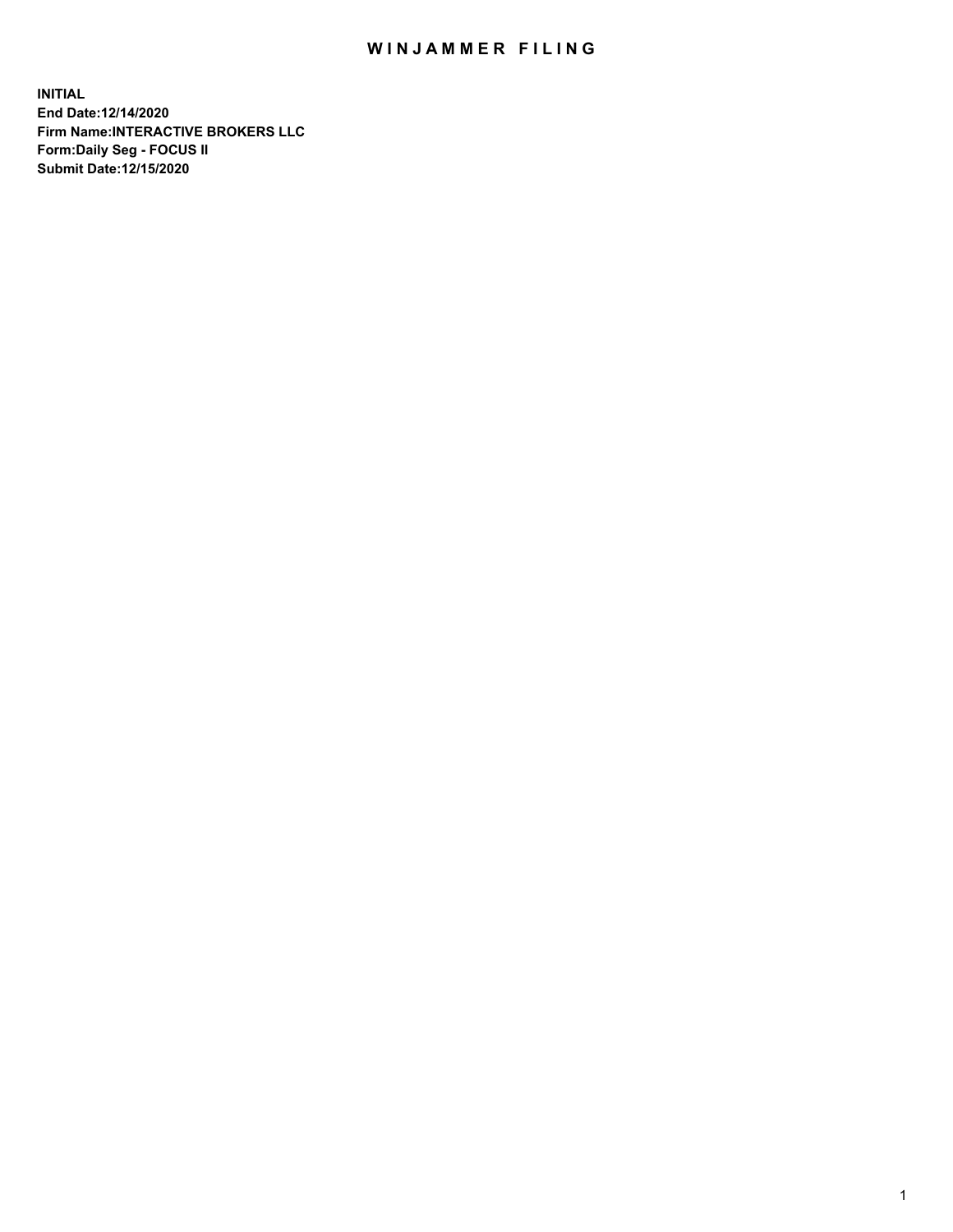**INITIAL End Date:12/14/2020 Firm Name:INTERACTIVE BROKERS LLC Form:Daily Seg - FOCUS II Submit Date:12/15/2020 Daily Segregation - Cover Page**

| Name of Company                                                                                                                                                                                                                                                                                                                | <b>INTERACTIVE BROKERS LLC</b>                                                                  |  |
|--------------------------------------------------------------------------------------------------------------------------------------------------------------------------------------------------------------------------------------------------------------------------------------------------------------------------------|-------------------------------------------------------------------------------------------------|--|
| <b>Contact Name</b>                                                                                                                                                                                                                                                                                                            | James Menicucci                                                                                 |  |
| <b>Contact Phone Number</b>                                                                                                                                                                                                                                                                                                    | 203-618-8085                                                                                    |  |
| <b>Contact Email Address</b>                                                                                                                                                                                                                                                                                                   | jmenicucci@interactivebrokers.c<br>om                                                           |  |
| FCM's Customer Segregated Funds Residual Interest Target (choose one):<br>a. Minimum dollar amount: ; or<br>b. Minimum percentage of customer segregated funds required:% ; or<br>c. Dollar amount range between: and; or<br>d. Percentage range of customer segregated funds required between:% and%.                         | $\overline{\mathbf{0}}$<br>$\overline{\mathbf{0}}$<br>155,000,000 245,000,000<br>0 <sub>0</sub> |  |
| FCM's Customer Secured Amount Funds Residual Interest Target (choose one):<br>a. Minimum dollar amount: ; or<br>b. Minimum percentage of customer secured funds required:% ; or<br>c. Dollar amount range between: and; or<br>d. Percentage range of customer secured funds required between:% and%.                           | <u>0</u><br>$\overline{\mathbf{0}}$<br>80,000,000 120,000,000<br>0 <sub>0</sub>                 |  |
| FCM's Cleared Swaps Customer Collateral Residual Interest Target (choose one):<br>a. Minimum dollar amount: ; or<br>b. Minimum percentage of cleared swaps customer collateral required:% ; or<br>c. Dollar amount range between: and; or<br>d. Percentage range of cleared swaps customer collateral required between:% and%. | $\frac{0}{0}$<br>0 <sub>0</sub><br>0 <sub>0</sub>                                               |  |

Attach supporting documents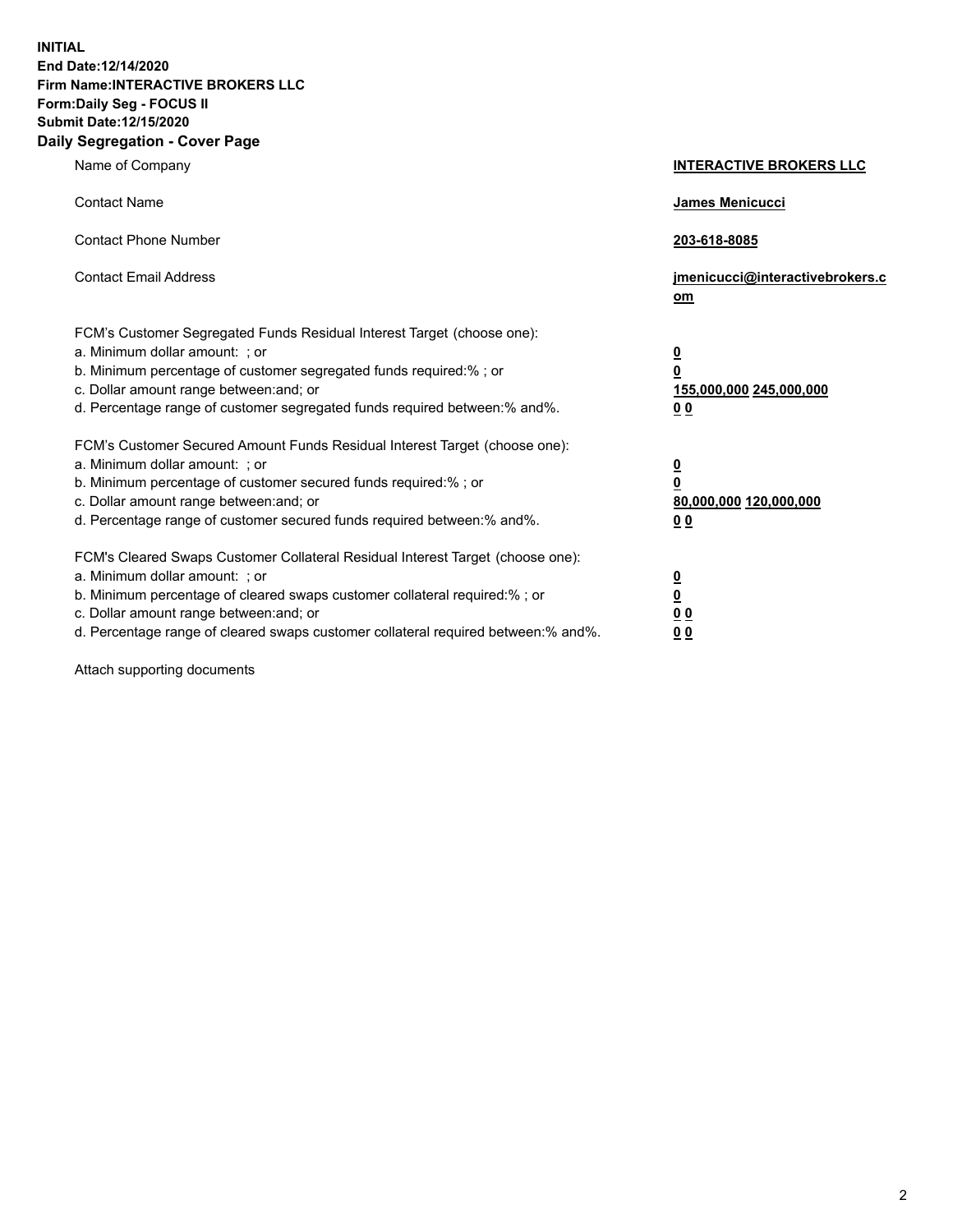**INITIAL End Date:12/14/2020 Firm Name:INTERACTIVE BROKERS LLC Form:Daily Seg - FOCUS II Submit Date:12/15/2020 Daily Segregation - Secured Amounts**

## Foreign Futures and Foreign Options Secured Amounts Amount required to be set aside pursuant to law, rule or regulation of a foreign government or a rule of a self-regulatory organization authorized thereunder **0** [7305] 1. Net ledger balance - Foreign Futures and Foreign Option Trading - All Customers A. Cash **551,421,788** [7315] B. Securities (at market) **0** [7317] 2. Net unrealized profit (loss) in open futures contracts traded on a foreign board of trade **7,681,727** [7325] 3. Exchange traded options a. Market value of open option contracts purchased on a foreign board of trade **126,150** [7335] b. Market value of open contracts granted (sold) on a foreign board of trade **-94,699** [7337] 4. Net equity (deficit) (add lines 1. 2. and 3.) **559,134,966** [7345] 5. Account liquidating to a deficit and account with a debit balances - gross amount **5,783** [7351] Less: amount offset by customer owned securities **0** [7352] **5,783** [7354] 6. Amount required to be set aside as the secured amount - Net Liquidating Equity Method (add lines 4 and 5) **559,140,749** [7355] 7. Greater of amount required to be set aside pursuant to foreign jurisdiction (above) or line 6. **559,140,749** [7360] FUNDS DEPOSITED IN SEPARATE REGULATION 30.7 ACCOUNTS 1. Cash in banks A. Banks located in the United States **65,690,224** [7500] B. Other banks qualified under Regulation 30.7 **0** [7520] **65,690,224** [7530] 2. Securities A. In safekeeping with banks located in the United States **449,948,000** [7540] B. In safekeeping with other banks qualified under Regulation 30.7 **0** [7560] **449,948,000** [7570] 3. Equities with registered futures commission merchants A. Cash **0** [7580] B. Securities **0** [7590] C. Unrealized gain (loss) on open futures contracts **0** [7600] D. Value of long option contracts **0** [7610] E. Value of short option contracts **0** [7615] **0** [7620] 4. Amounts held by clearing organizations of foreign boards of trade A. Cash **0** [7640] B. Securities **0** [7650] C. Amount due to (from) clearing organization - daily variation **0** [7660] D. Value of long option contracts **0** [7670] E. Value of short option contracts **0** [7675] **0** [7680] 5. Amounts held by members of foreign boards of trade A. Cash **164,454,903** [7700] B. Securities **0** [7710] C. Unrealized gain (loss) on open futures contracts **6,745,126** [7720] D. Value of long option contracts **126,150** [7730] E. Value of short option contracts **-94,699** [7735] **171,231,480** [7740] 6. Amounts with other depositories designated by a foreign board of trade **0** [7760] 7. Segregated funds on hand **0** [7765] 8. Total funds in separate section 30.7 accounts **686,869,704** [7770] 9. Excess (deficiency) Set Aside for Secured Amount (subtract line 7 Secured Statement Page 1 from Line 8) **127,728,955** [7380] 10. Management Target Amount for Excess funds in separate section 30.7 accounts **80,000,000** [7780] 11. Excess (deficiency) funds in separate 30.7 accounts over (under) Management Target **47,728,955** [7785]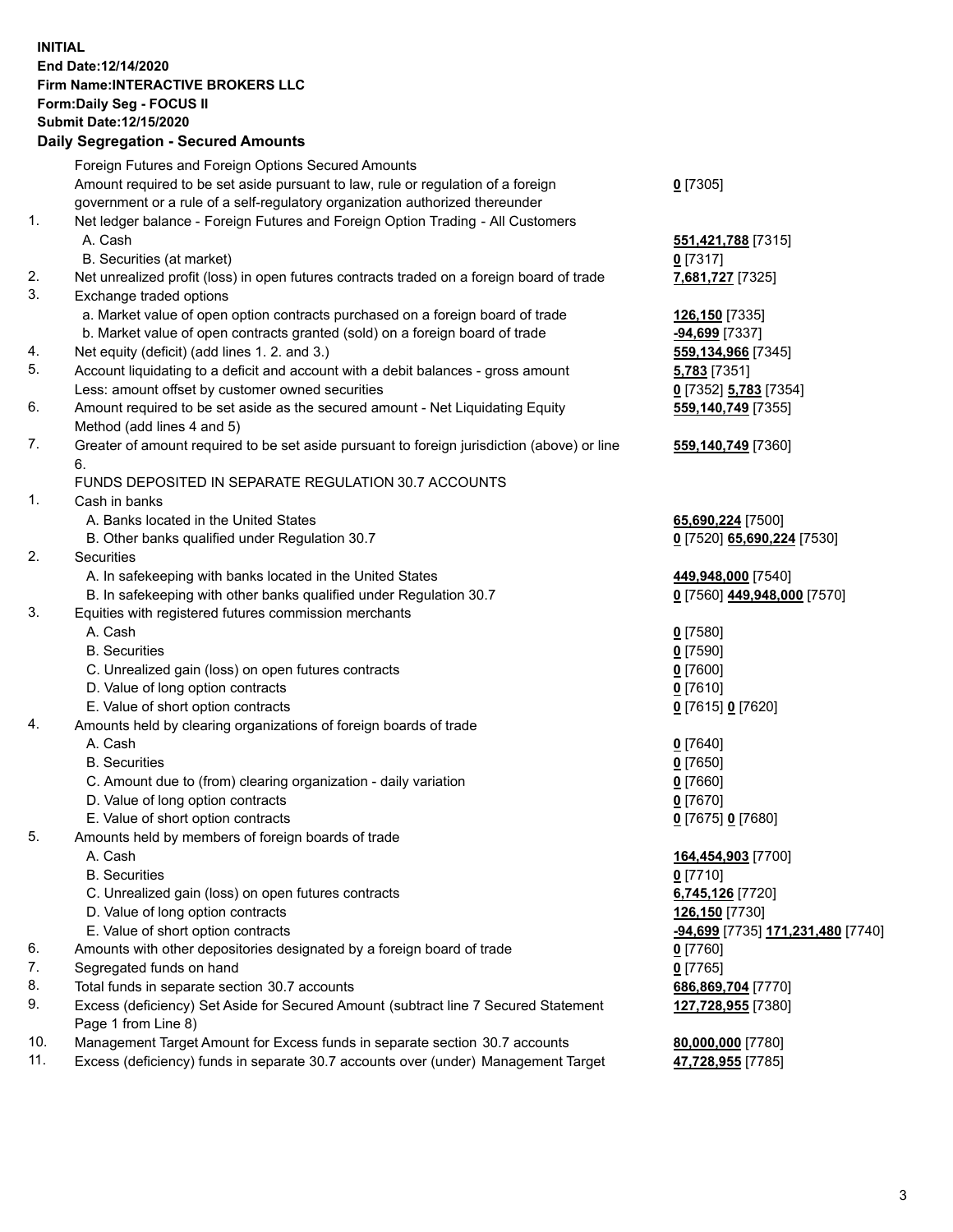**INITIAL End Date:12/14/2020 Firm Name:INTERACTIVE BROKERS LLC Form:Daily Seg - FOCUS II Submit Date:12/15/2020 Daily Segregation - Segregation Statement** SEGREGATION REQUIREMENTS(Section 4d(2) of the CEAct) 1. Net ledger balance A. Cash **5,464,369,242** [7010] B. Securities (at market) **0** [7020] 2. Net unrealized profit (loss) in open futures contracts traded on a contract market **-12,738,187** [7030] 3. Exchange traded options A. Add market value of open option contracts purchased on a contract market **293,936,975** [7032] B. Deduct market value of open option contracts granted (sold) on a contract market **-267,151,450** [7033] 4. Net equity (deficit) (add lines 1, 2 and 3) **5,478,416,580** [7040] 5. Accounts liquidating to a deficit and accounts with debit balances - gross amount **4,977,259** [7045] Less: amount offset by customer securities **0** [7047] **4,977,259** [7050] 6. Amount required to be segregated (add lines 4 and 5) **5,483,393,839** [7060] FUNDS IN SEGREGATED ACCOUNTS 7. Deposited in segregated funds bank accounts A. Cash **1,126,092,069** [7070] B. Securities representing investments of customers' funds (at market) **2,661,637,790** [7080] C. Securities held for particular customers or option customers in lieu of cash (at market) **0** [7090] 8. Margins on deposit with derivatives clearing organizations of contract markets A. Cash **5,031,593** [7100] B. Securities representing investments of customers' funds (at market) **1,860,170,652** [7110] C. Securities held for particular customers or option customers in lieu of cash (at market) **0** [7120] 9. Net settlement from (to) derivatives clearing organizations of contract markets **18,757,684** [7130] 10. Exchange traded options A. Value of open long option contracts **294,112,159** [7132] B. Value of open short option contracts **-267,408,904** [7133] 11. Net equities with other FCMs A. Net liquidating equity **0** [7140] B. Securities representing investments of customers' funds (at market) **0** [7160] C. Securities held for particular customers or option customers in lieu of cash (at market) **0** [7170] 12. Segregated funds on hand **0** [7150] 13. Total amount in segregation (add lines 7 through 12) **5,698,393,043** [7180] 14. Excess (deficiency) funds in segregation (subtract line 6 from line 13) **214,999,204** [7190] 15. Management Target Amount for Excess funds in segregation **155,000,000** [7194] 16. Excess (deficiency) funds in segregation over (under) Management Target Amount **59,999,204** [7198]

Excess